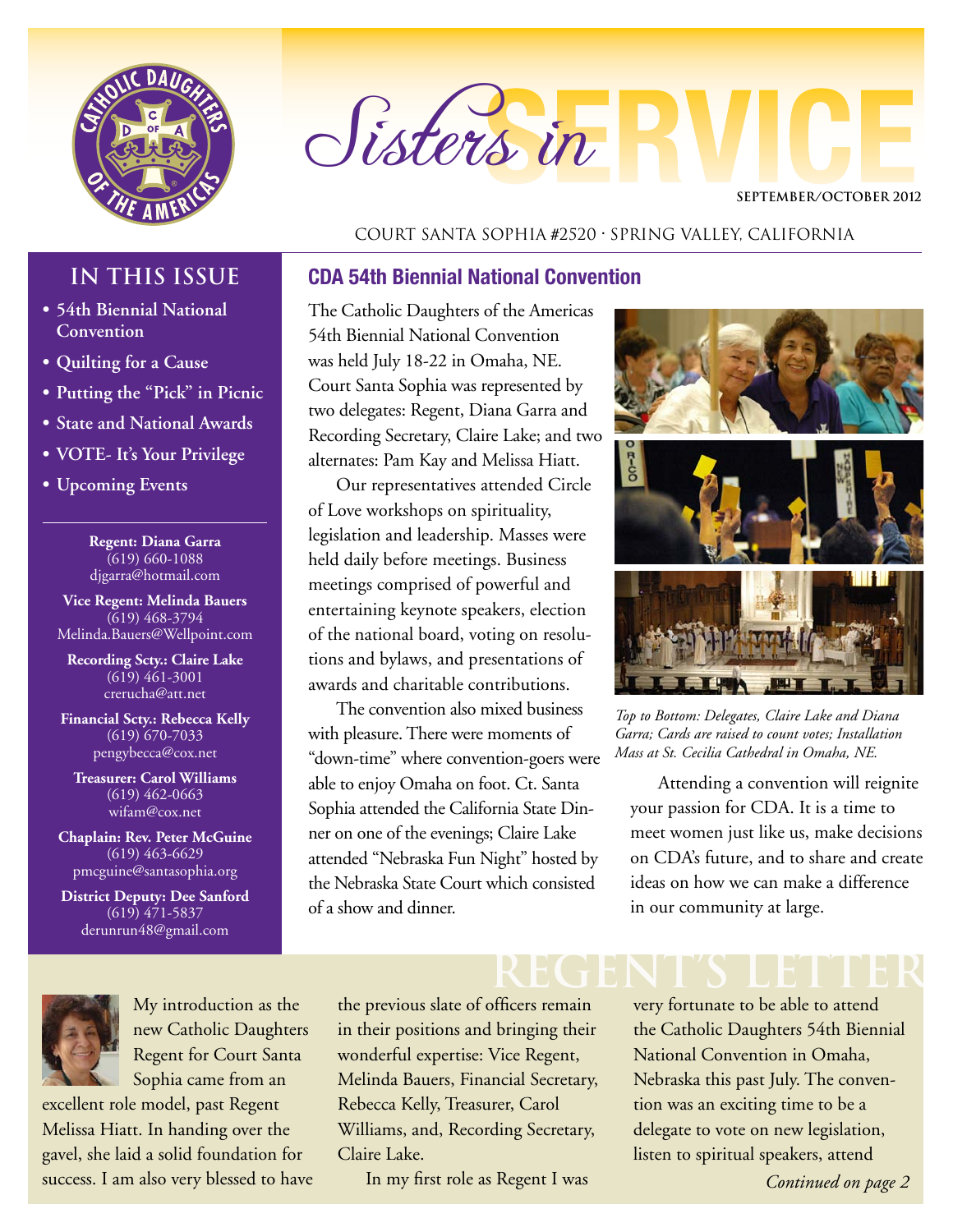#### *Regent's Letter - continued from page 1*

motivational workshops, listen to presentations from the Circle of Love Chairwomen and the giving of awards and over \$343,000 charitable contributions. The most memorable was the Spirituality Workshop with Father Edward Lamp, the National Chaplain for the Catholic Daughters. He reinforced the concept that the Catholic Daughters are not an organization of do-gooders but are women who do good because of our faith in God. We participated in many spiritual activities one of which I have already incorporated into our August meeting. You Are Sent is a prayer before a major project or a new term using Blessed oil to anoint our foreheads, ears, hands, and feet to dedicate the work of our court to the Lord. Another highlight was the installation of the new slate of CDA National Officers at St. Cecilia's Cathedral celebrated by Archbishop George Lucas. Attending the convention was

an inspirational and rewarding privilege not to be missed.

Court Immaculata #1854 at St. Mary Magdalene Church hosted our own impressive court installation. Our Lady of the Holy Spirit Court #2218 with California State Regent Daphne Bernestine presiding, held a comprehensive training a few weeks later.

Expressed at the National Convention, the two-fold purpose of the Catholic Daughters is spirituality and service, in effect putting faith into action. I look forward to following these principals with everyone's prayers, support, suggestions, ideas and service activities that will make for a spiritually rewarding and blessed two years.

> In Unity and Charity, Diana Garra

#### **Quilting for a Cause: Empowering Women Through Project Handclasp**

The second annual Mystery Quilt workshop was deemed a success! Sixteen women of various quilting experience gathered on August 4 for a marathon 12 hour session of sewing, eating, laughing and camaraderie. Members of Court Santa Sophia provided breakfast, lunch, afternoon snack and dinner. The food was delicious and plentiful. The Court made a profit of \$1000 with part of the proceeds to be donated to Project Handclasp, empowering women unit.

The day began with prayer and Pam Kay, leader of the workshop, released clues and instructions throughout the course of the event as participants were ready for them. It truly was a mystery, and those who tried to guess what the pattern was failed. At the end of it all, the mystery was revealed and tired sewers packed up their equipment and went home. The quilt top was not completed in class, but students were instructed to go home and finish the assembly and return for a mystery quilt "reveal" on Saturday, September 29 at 6:00 p.m. for light snacks, a quilt movie and sharing of their completed quilts.



*Above: Workshop participants and their instructor, Pam Kay. Right: We were treated to a wonderful trunk show by Catherine Hughes of San Marcos, who is part owner of the quilt shop Grand Country Quilts.* 





*Above: White-gloved Knights assist with displaying quilts. Right: The mystery is revealed! Participants will complete a quilt similar to the one shown here*

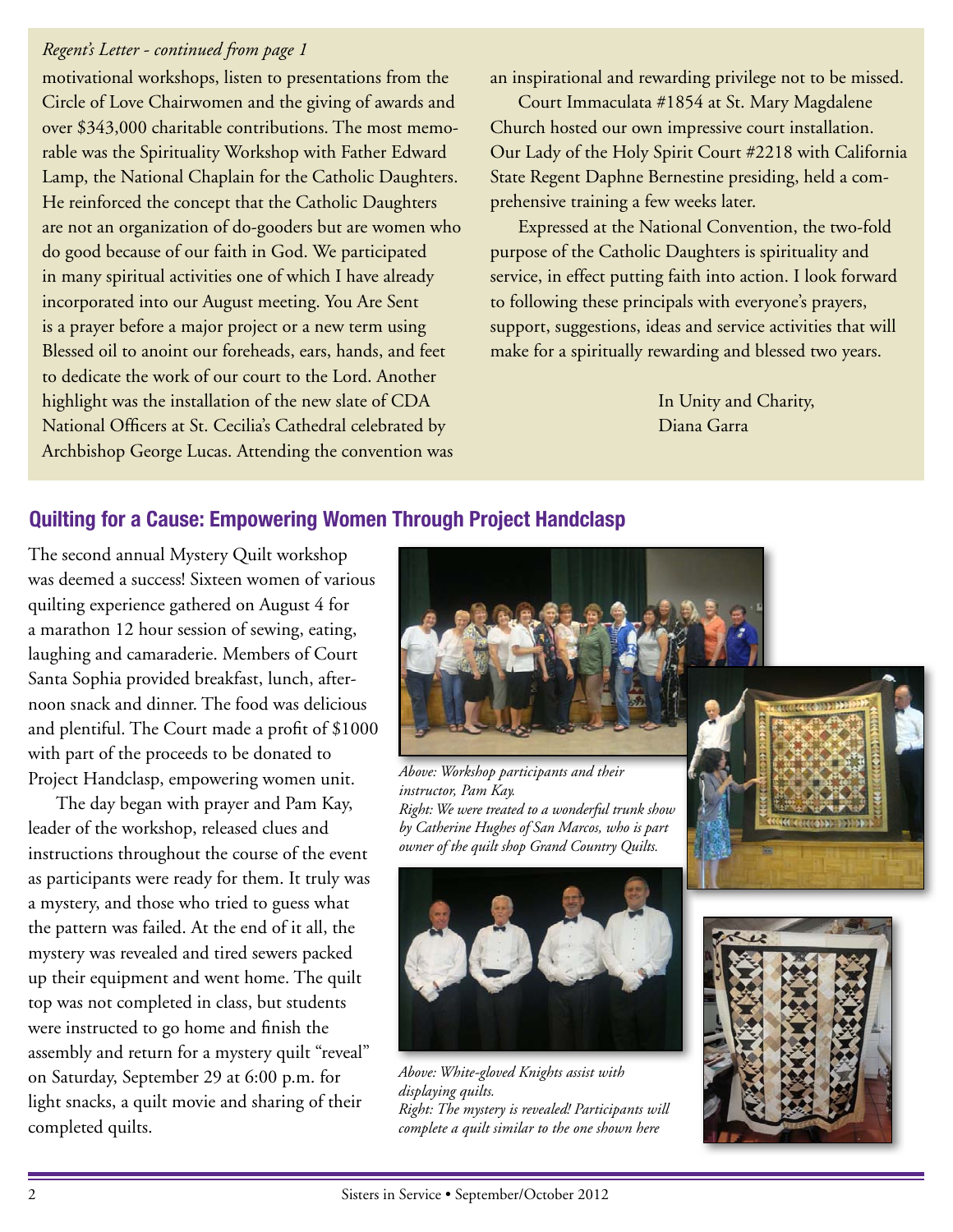#### **Ct. Santa Sophia Receives Top Awards at the State and National Levels!**



We did it again! Court Santa Sophia was recognized in the State for our efforts with the Circle of Love projects for Quality of Life, Leadership and Youth. The State's 1st place entries were submitted to National where we were again awarded in Quality of Life and Leadership.

 These awards are dedicated to our members who work hard to be "Gods hands and feet." Our court is truly blessed to have wonderful members!

## **STATE AND NATIONAL NEWS**

**California Courts interested in having JCDA** must submit a resolution and convention action at the 2013 California State Convention to bring the program back to California.

**State Treasurer, Angel Leuschen**, resigned due to health problems. **Sharon Baker** has accepted the office of State Treasurer for the remainder of her term.

**2013 CDA Contest and Scholarship** guidelines have been released. Local Court entries should be submitted at the State level.

**Dues will increase** at the national level from \$10 per member to \$15 per member. This will take into effect at the billing cycle ending on March 31, 2013.

**CDA has disbursed \$343,534.72** to National Projects and Charities from 2010-2012. Your donations have mad a difference for each of the projects in the Circle of Love program.

#### **CDA Puts the "Pick" in Picnic**

AUGUST 25 - The Santa Sophia Academy held its annual "Summer Night Picnic" after the Saturday Vigil. Court Santa Sophia was back with our "Plum Tree" game. The game is played by picking "plums" off a tree, which are actually Tootsie Rolls wrapped in purple tissue paper. Some wrappers have numbers on the inside which coincide with a prize that was on the table. Chances were sold at three picks for a \$1 or one for 50¢. Prizes ranged from toys to cupcakes.

It soon became a popular spot for kids to win quick prizes or take away their candy for a consolation prize. Volunteers agree that it was fun to watch the game as it was to play.

Thank you to those who donated prizes, made cupcakes and volunteered at the booth! *Right: Claire Lake and Melinda Bauers add more "plums" to the tree.* 





Court Santa Sophia is on Facebook! If you have a Facebook account, you can ["Like Us"](http://www.facebook.com/pages/Catholic-Daughters-of-the-Americas-Court-Santa-Sophia-2520/168138419920651?fref=ts) by searching for "Court Santa Sophia #2520."

Our Apologies! We regret that we excluded Vice Regent, Melinda Bauers from the list of officers installed on June 2012 in our last newsletter.

Sisters in Service • September/October 2012